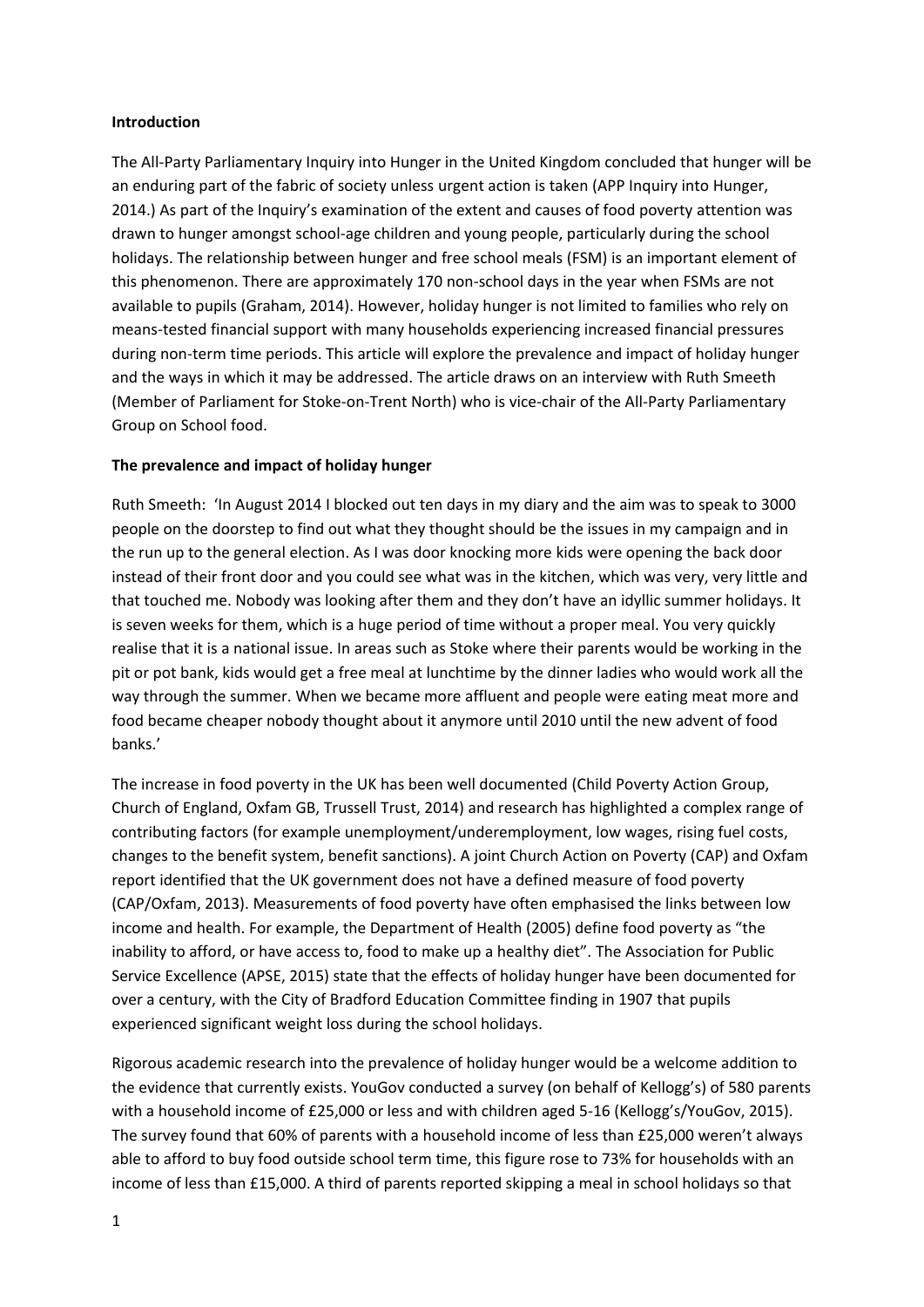their children could eat. Of course, holiday hunger is only one aspect of UK poverty in the early part of the twentieth first century. The YouGov/Kellogs survey also found that 41% of parents sometimes feel isolated in the school holidays through an inability to afford to go out and to entertain their children. These results are particularly striking when read alongside Joseph Rowntree Foundation's research into destitution (JRF, 2016). This research is underpinned with a methodological rigour (literature review, interviews with experts, public omnibus survey, analysis of quantitative datasets) lacking in the YouGov/Kellogg's survey and defines destitution as an inability to afford two or more of six basic essentials in one month. Food is one of the six basic essentials with destitution in this category defined as having one or no meals a day for two or more days per month. By these measurements 1.25 million people, including 300,000 children, were destitute over the course of 2015.

The All-Party Parliamentary Inquiry into Hunger provided the most comprehensive study of food poverty in the UK that we have seen to date (with oral evidence received from 155 witnesses and 246 written submissions). The Inquiry heard how some parents "dread the coming of the school holidays, and particularly the summer holiday" (APP Inquiry into Hunger, 2014, p.31). Many of the food banks that gave evidence reported a spike in demand during school holidays. The Trussell Trust operate the UK's largest food bank network and their research in 2013 conducted with Tesco and redistribution charity FareShare found that school holidays are a particularly difficult time with more than a quarter of parents reporting that they can't provide food for all the meals their children need (Trussell Trust, 2013). The Association for Public Service Excellence (APSE, 2015) conducted an online-survey of local authority councillors and officers to determine awareness of food poverty with over 70% of respondents reporting holiday hunger as a significant issue in their area.

The issue of holiday hunger is starting to attract political attention. Ruth Smeeth secured a House of Commons adjournment debate in October 2015. This followed House of Commons debates in December 2013 and January 2014 where MPs Jamie Reid and David Winnick placed the issue of holiday hunger within the wider context of increasing levels of child poverty (House of Commons Debates, 2013 and 2014). This is important as while there can be little doubt that further research is warranted into the issue of holiday hunger, it should not be separated from a broader analysis of the impact of government policy on households with children. The Institute for Fiscal Studies (IFS, 2016) predict that based on current Office for Budget Responsibility (OBR) forecasts and the government's policy plans, absolute child poverty is set to increase from 15.1% in 2015/16 to 18.3% in 2020/21. Perhaps even more striking than this headline figure is the finding that material deprivation is much higher for social renters, lone parents and disabled people, and that reductions in council tax support and the introduction of the 'bedroom tax' continue to cause financial hardship (IFS, 2015). Further research into the extent of holiday hunger must be firmly set against the backdrop of these political and economic trends.

Ruth Smeeth: 'It's quite obvious that if children are not being fed properly during the school holidays and they are not sitting down to have a meal then it is going to have an impact on them. In most schools children are 2 weeks behind where they were before the school summer holidays but if you are also not eating properly in some of our schools some kids are going back another 4 weeks to where they were in July so they are losing 6 weeks of their education. You have to re-teach them what you they were taught before the holidays. Kids have challenges anyway but if every time they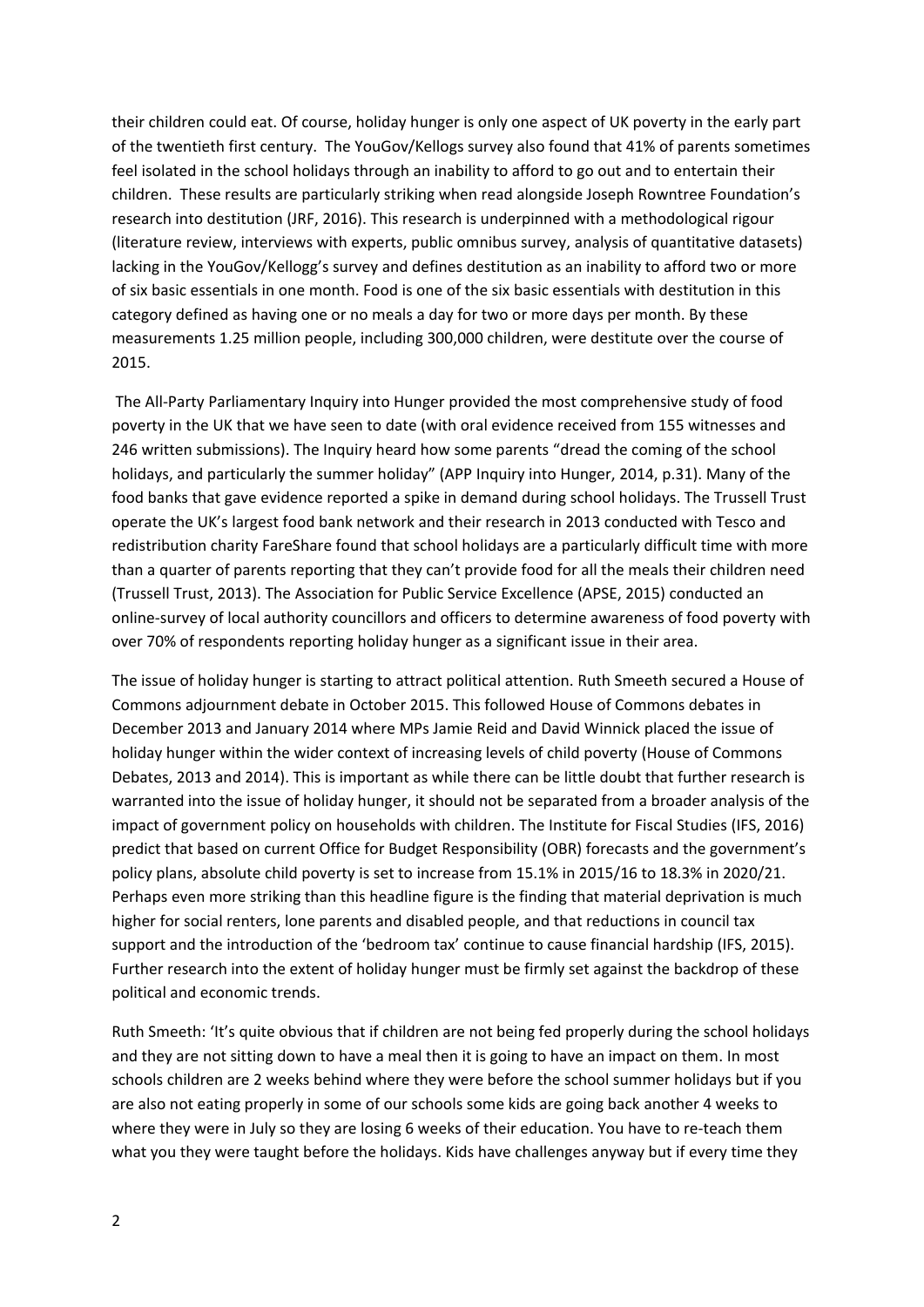leave school then they are falling even further behind, the additional investment we need to get them up is huge. So it is about attainment and it is about their long-term future.'

The interview conducted with Ruth Smeeth clearly detailed the impact of holiday hunger in her constituency. Research around children and food poverty has tended to focus on educational attainment and nutrition. Pupil learning loss during school holidays has increasingly become a concern for local authorities, with some such as Nottingham City Council, changing the pattern of school holidays to reduce the length of the summer break. Paechter et al (2015) found that learning loss appears to be most significant for pupils from low socio-economic backgrounds. South African research by Van Stuijvenberg et al (2001) concluded that the positive effects of giving children a fortified diet during school term-times were not maintained if this diet was withdrawn during holiday periods. There is a compelling body of evidence (see for example Belachew et al. 2011, Frongillo, Jyoti, Jonesy, 2006) which links hunger to adverse educational attainment and performance. Graham (2014) identifies some of the broader consequences of holiday hunger as family budgets become more stretched during school holidays. This results in increased stress levels and problems budgeting for childcare, leisure and social activities. The latest report by the Social Mobility and Child Poverty Commission (SMCPC, 2015) describes schools as the 'engine of social mobility'. While the report states that increased government funding for education, started under Blair's Labour administration, has resulted in some of the country's highest achieving schools being located in poorer areas, it still remains the case that the 'English schools system is characterised by its patchiness and the continuing low attainment of many of the poorest children' and that 'attainment rises incrementally as deprivation reduces' (SMCPC 2015, p.28). Holiday hunger can be seen as one of the consequences of the inequalities in society as a whole and the education system in particular. The SMCPC notes that disadvantage in schools has a detrimental impact in later life, with those who are least successful in school being more likely to be rejected by the labour market. The Commission cites examples of two areas of the country (Portsmouth and Bracknell Forest) where no pupils eligible for FSMs went onto study at a top university.

# **Free School Meals (FSMs) and Holiday Hunger**

Ruth Smeeth: 'I was moved by a story of a little girl who went into school on a Monday morning during term time and she collapsed. It became clear she had not eaten since her free school meal on Friday lunch time. She ate a sandwich and put an apple in her bag and the dinner lady asked her what she was doing, she was going to give the apple to her brother who had also not eaten. But what about those parents who are just above the threshold for free school meals, at every level we have got children not eating or parents not eating.'

The causes of holiday hunger are complex and varied. However the relationship between FSMs and holiday hunger is particularly significant. For many pupils FSMs are the only hot and nutritious meal that they can rely on during term-times. Entitlement to FSMs is linked to the receipt of a number of means-tested benefits, including income-based job seekers allowance and income related employment and support allowance (CPAG, 2016). The All-Party Parliamentary Inquiry into Hunger (APP Inquiry into Hunger, 2014) found that in some parts of the UK up to 38% of children were not receiving FSMs despite being entitled to them. The Inquiry recommended that all local authorities should use the Department of Education free school meals eligibility checking system (ECS). This tool uses Department for Work and Pensions (DWP) and Her Majesty's Revenue and Customs (HMRC)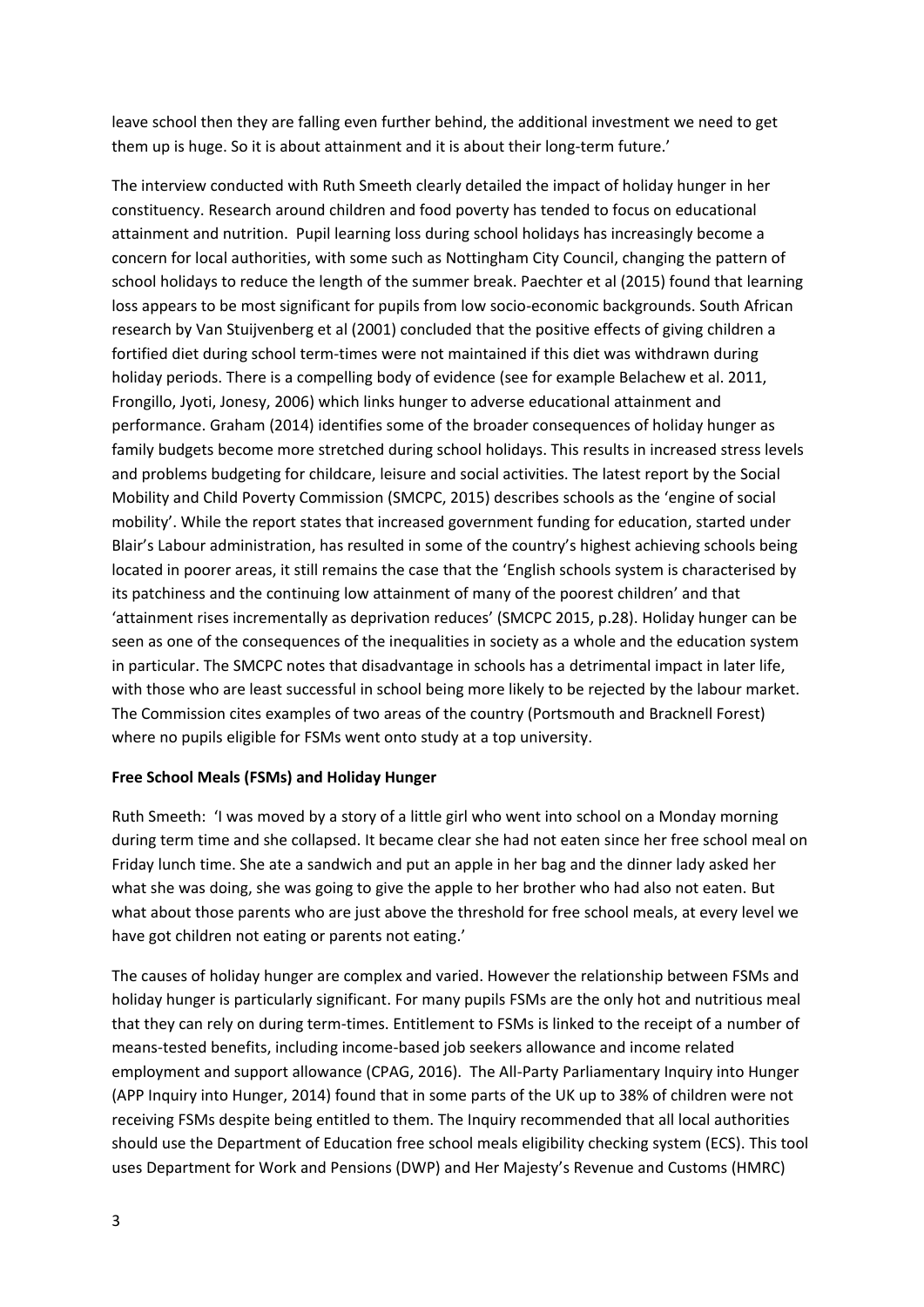data to establish entitlement to FSMs and allows local authorities to automatically register eligible families without the need for an application form, a practice adopted by local councils in Durham, Liverpool and Sunderland.

The Inquiry identified arguably the key limitation of FSMs: poor children from working families are excluded, and this may affect up to 1.5 million children. The Inquiry made the recommendation that 'provision should be better targeted at those children most in need.' (APP Inquiry into Hunger, 2014, p.31). This more targeted approach does not draw support from all campaigning groups. Most notably Child Poverty Action Group (CPAG, 2013) urged local authorities in London to introduce universal FSMs for all primary school children. As well as the more obvious ways in which this could address food poverty, CPAG argued that this move would increase educational attainment, incentivise work, contribute to a healthy diet and reduce stigma. Section 106 of the Children and Families Act 2014 introduced FSMs for all pupils in reception and years 1 and 2. This policy, introduced by the then Deputy Prime Minister Nick Clegg, has received a mixed response. In addition to the debate about the merits of universal as opposed to targeted schemes, concerns were raised that funding to schools via the pupil premium would reduce as this funding is awarded on the basis of the number of households actively claiming FSMs (rather than receiving them as an automatic entitlement). CPAG (2012) research conducted with the British Youth Council (BYC) found that 25% of pupils were concerned about the stigma associated with receiving FSMs and thought that schools could sometimes do more to protect anonymity (this would be addressed by the adoption of a universal scheme).

Discussion about the scope of the FSM scheme is important, but of course the real issue in relation to holiday hunger is what happens to pupils outside term-time when they cannot take advantage of FSMs in whatever way they are administered. To address this the All Party Parliamentary Inquiry into Hunger urged the government to consider extending FSMs in primary schools during school holidays. It is estimated that this would cost in the region of £130 million. Even if this is not a policy that is likely to be imminently adopted the Children's Society (2012) estimated that the existing cash value of FSMs is on average £370 per child per year. Whilst it is true to say this means a 'significant amount of money that would otherwise have been spent on school lunches can instead be used for other key needs' (Children's Society, 2012, p. 1), an additional £370 in the household budget of families living in poverty does not go far in meeting the costs of food for pupils during school holidays.

# **Addressing Holiday Hunger**

Ruth Smeeth: 'As a top level strategic issue, the thing that is fascinating is that after the London Olympics in 2012 the G8 countries and Brazil had a summit to talk about poverty, they talked about food poverty. Brazil made the right to food a basic human right for Brazilians which is extraordinary and that includes holiday hunger, they are getting fed whether they are at school or not. There is a second summit after the Rio Olympics this year with the same participants and Rio are going to stand up and say we have done it and what are you doing, the right to food is fundamental and is a basic human right.

Why do we have seven weeks' when school buildings are closed in the summer, there are other ways of doing it, schools running different kinds of classes around food, health and wellness or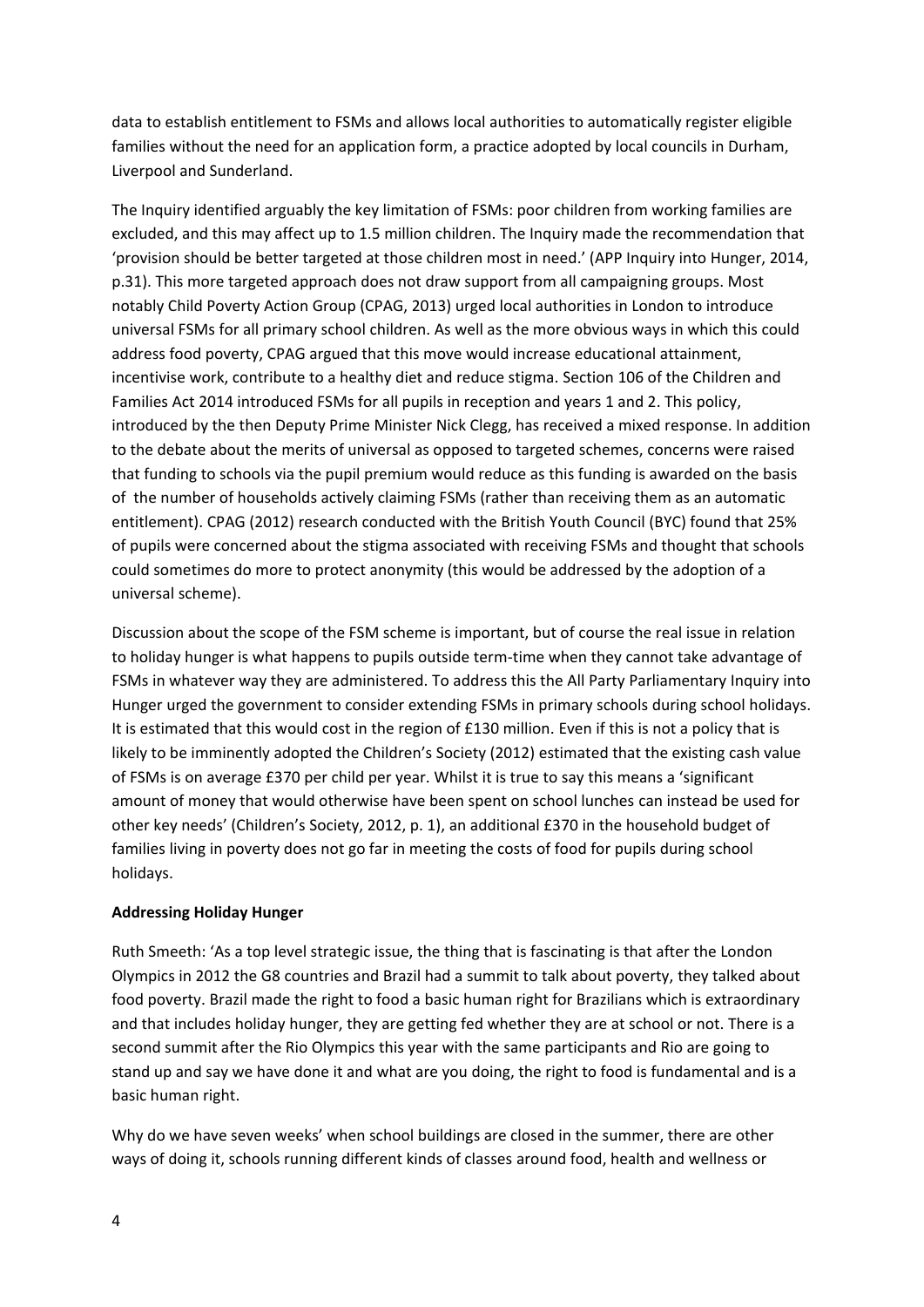whatever it may be, but schools remaining open in some form over the summer and the government paying academies to do it is an option.'

As stated earlier holiday hunger is a result of a complex range of political and economic factors. These issues must be understood if responses to this worrying issue are to provide more than a 'sticking plaster'. A 2015 report by Church Action on Poverty (CAP, 2015) argued that a 'functioning safety net, not food handouts, is the true long-term solution to food poverty and hunger.' The report emphasises that people who rely on the social security system should be guaranteed an income that protects them from poverty and hunger. However, this is often impeded by bureaucratic delays, administrative errors, poor decision making, (especially in relation to disability benefits), a punitive benefit sanction regime and difficulty in appealing decisions. These issues have also been recognised by the Independent Working Group on Food Poverty in Scotland. The report "Dignity: Ending Hunger Together in Scotland" recommended that the right to food should be enshrined within Scots Law, that child benefit top-ups could be used to tackle food poverty and that the Scottish Government should invest in services providing benefits advice to maximise people's incomes (Independent Working Group on Food, 2016). Critics who suggest that the 'safety net' is intended to provide only a basic minimum for relatively small numbers of people should perhaps be directed towards official statistics for people in receipt of means-tested benefits. For example, in 2014/15 1.8 million in-work families received working tax credit and child tax credit, and 1.3 million families received tax credits when out of work (HM Revenue and Customs, 2015).

The JRF research into the causes of destitution referred to in the first section of this article (JRF, 2016) also indicates that destitution is not an issue for a marginalised few. This research found that most people experiencing destitution had been living in poverty for a considerable period of time, and only a third had 'complex needs' such as substance misuse or homelessness. Holiday hunger can be seen as a consequence of what the JRF research refers to as 'income side poverty' e.g. benefit issues, unemployment, low-pay and 'expenditure side poverty' e.g. high housing/energy costs and significant health-related expenses. The JRF research argues that destitution can be reduced by increasing access to secure and adequately paid work, providing better health care and transport, moving away from localised and variable emergency provision/local assistance payments and encouraging more responsible debt recovery practices in the public sector (for example in relation to council tax and rent arrears). I would strongly argue that the shifts in policy described above are also necessary if we are not to see holiday hunger as a permanent feature of UK society.

While arguing for these fundamental changes in policy, improvements in more practical ways remain important. A paper written by a range of experts who advise the APPG on school food titled "Filling the holiday hunger gap" (APSE, 2014) argues for a more joined-up approach where families experiencing holiday hunger can be referred to appropriate support services, a national register of food banks overseen by local authorities is suggested as an element of this. In line with the APPG Inquiry they recommend that local authorities should provide food programmes in the school holidays; potentially funded by the pupil premium or public health. The APPG on school food and Sheffield Hallam University held the first UK national conference on holiday hunger in June 2015. The report that followed the conference (APPG School Food, 2015) detailed some of the (many) existing holiday provision project, for example, the Magic Breakfast 365 initiative and Birmingham Holiday Kitchen. Importantly, the report calls for a mapping of existing holiday provision projects, the sharing of examples of best practice and the development of a monitoring and quality assurance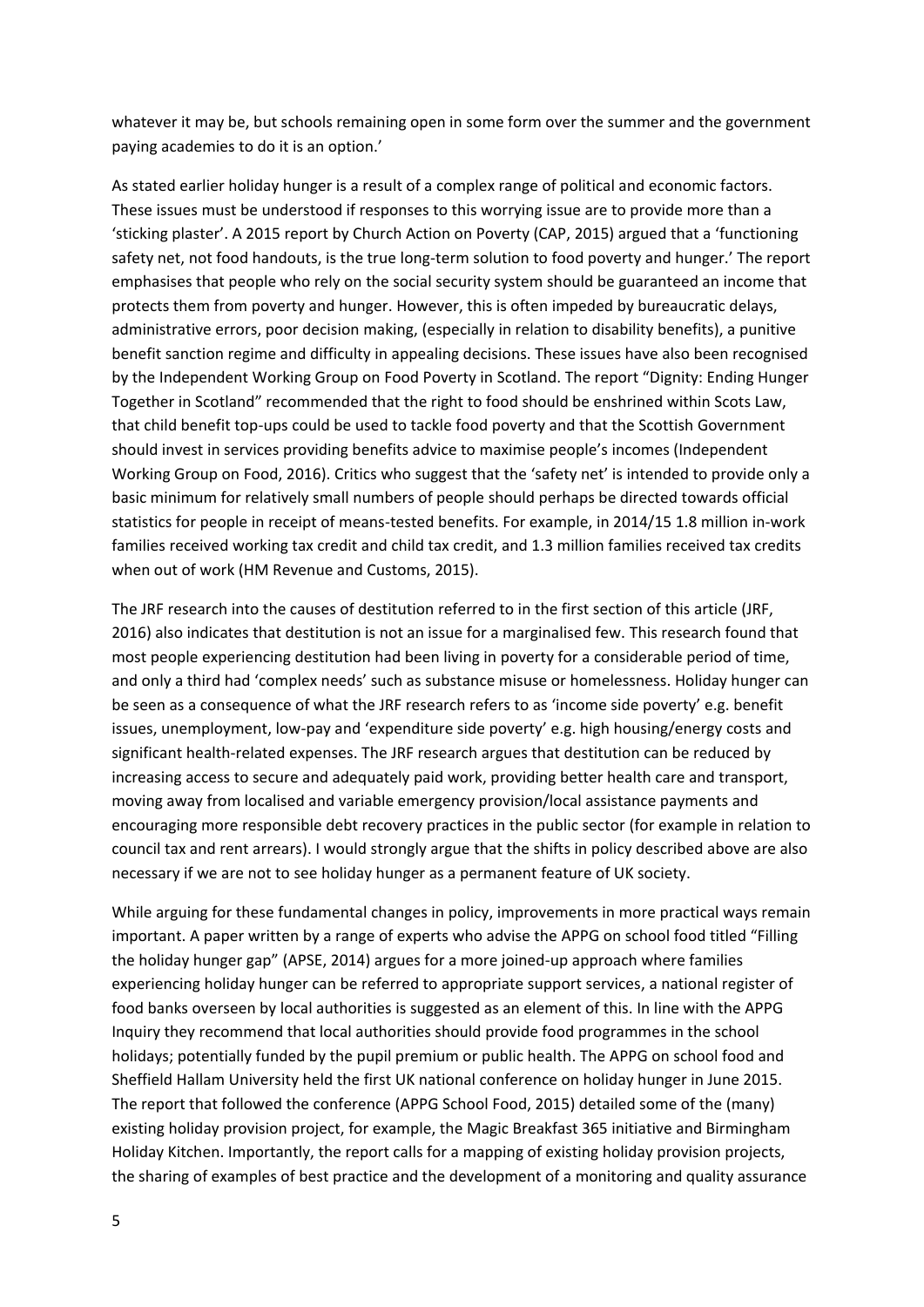process. The paucity of research into holiday hunger is a cause of concern for the authors of the report who suggest that there is a need to understand the provision of 'holiday feeding programmes' both in the UK and abroad, particularly in the USA. The American model has been explored in detail by Lindsay Graham, a child food poverty policy adviser, who travelled to nine US states to observe summer meal programmes (Graham, 2014). Amongst her key recommendations are that the government should formally recognise holiday hunger as an issue, target areas where FSM entitlement is 40% or greater, encourage local authorities to pilot non-term time meal provision using existing staff and resources, and encourage community projects already running in holiday times (for example sports activities) to be holiday-time meal sites. Ruth Smeeth supports the extension of food provision for pupils in holiday times and is an advocate of community supermarkets run on co-operative, not–for-profit principles. These social enterprises can be a centre not only for the purchasing of healthy, low cost food but also provide access to advice (e.g. welfare rights) and training.

Concerns must remain about the prevalence of child poverty in general and holiday hunger in particular. A report (published in June 2016) by the United Nations (UN) Committee on the Rights of a Child into children's rights in the UK (United Nations, 2016) has only served to reinforce these concerns. The UN report drew attention to the levels of child poverty in the UK with a disproportionate representation of children with disabilities, children living in a family with disability, households with many children, and children belonging to ethnic minority groups. The report makes specific reference to child hunger and records that there is a lack of government data on food security and evidence to demonstrate that FSMs and other programmes are not doing enough to alleviate food poverty. The report recommends that the government should "Regularly monitor and assess effectiveness of policies and programmes on food security and nutrition of children, including school meal programmes and food banks, as well as programmes addressing infants and young children." (UN, p.16). The UN's recommendations are not legally binding but do add to a small, but growing, body of evidence about childhood food poverty in the UK.

## **References**

All-Party Parliamentary Group on School Food, 2015, Filling the Holiday Gap, Update Report 2015, [http://www.fillingtheholidaygap.org/APPG\\_Holiday\\_Hunger\\_Report\\_2015.pdf](http://www.fillingtheholidaygap.org/APPG_Holiday_Hunger_Report_2015.pdf)

The All-Party Parliamentary Inquiry into Hunger in the United Kingdom, 2014 ,Feeding Britain. A strategy for zero hunger in England, Wales, Scotland and Northern Ireland, <https://foodpovertyinquiry.files.wordpress.com/2014/12/food-poverty-feeding-britain-final.pdf>

The Association for Public Service Excellence, 2014, Filling the holiday hunger gap, <http://www.apse.org.uk/apse/?LinkServID=C536AD92-AD4D-2F7F-D52A092AD414F123>

The Association for Public Service Excellence (APSE), 2015, Holiday Hunger Briefing 15-41, August 2015, <http://apse.org.uk/apse/index.cfm/members-area/briefings/2015/15-41-holiday-hunger/>

Belachew T, Hadley C, Lindstrom D, Gebremariam A, Lachat C, Kolsteren, P, Food insecurity, school absenteeism and educational attainment of adolescents in Jimma Zone Southwest Ethiopia: a longitudinal study. *Nutrition Journal 2011, 10:29*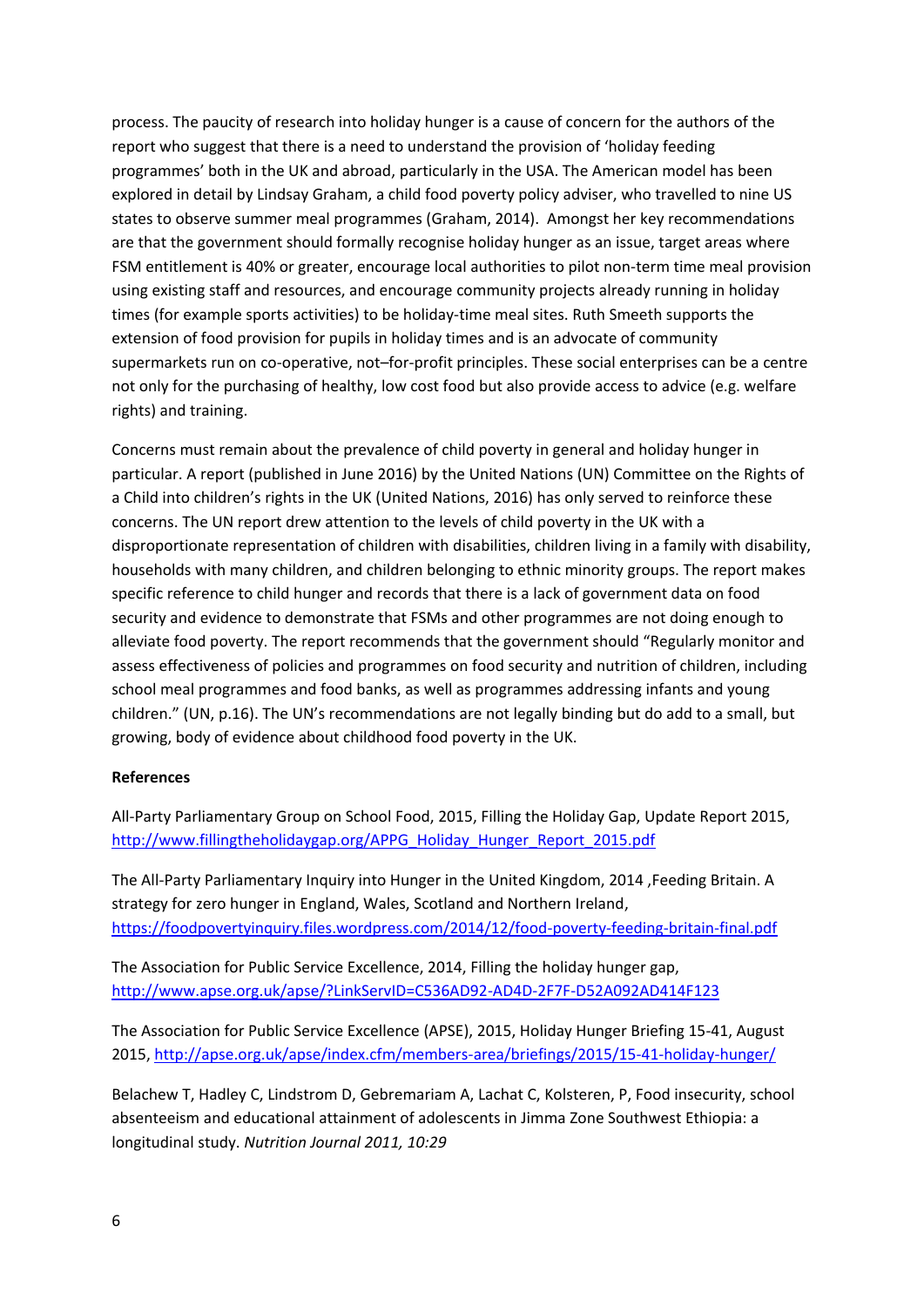Child Poverty Action Group (CPAG), 2012, Going Hungry? Young people's experiences of Free School Meals,

[http://www.cpag.org.uk/sites/default/files/Going%20Hungry%20young%20peoples%20experiences](http://www.cpag.org.uk/sites/default/files/Going%20Hungry%20young%20peoples%20experiences%20of%20Free%20School%20Meals.pdf) [%20of%20Free%20School%20Meals.pdf](http://www.cpag.org.uk/sites/default/files/Going%20Hungry%20young%20peoples%20experiences%20of%20Free%20School%20Meals.pdf)

Child Poverty Action Group (CPAG), 2013, Let's All Have Lunch! Why London Local Authorities should invest in Universal Free School Meals for primary school children,

[http://www.cpag.org.uk/sites/all/modules/contrib/pubdlcnt/pubdlcnt.php?file=/sites/default/files/l](http://www.cpag.org.uk/sites/all/modules/contrib/pubdlcnt/pubdlcnt.php?file=/sites/default/files/lets-all-have-lunch-Sep-2013.pdf&nid=1679) [ets-all-have-lunch-Sep-2013.pdf&nid=1679](http://www.cpag.org.uk/sites/all/modules/contrib/pubdlcnt/pubdlcnt.php?file=/sites/default/files/lets-all-have-lunch-Sep-2013.pdf&nid=1679)

Child Poverty Action Group, Church of England, Oxfam GB, Trussell Trust, 2014, Emergency Use Only. Understanding and reducing the use of food banks in the UK,

[http://oxfamilibrary.openrepository.com/oxfam/bitstream/10546/335731/1/rr-emergency-use](http://oxfamilibrary.openrepository.com/oxfam/bitstream/10546/335731/1/rr-emergency-use-only-food-banks-uk-191114-en.pdf)[only-food-banks-uk-191114-en.pdf](http://oxfamilibrary.openrepository.com/oxfam/bitstream/10546/335731/1/rr-emergency-use-only-food-banks-uk-191114-en.pdf)

Child Poverty Action Group (CPAG), 2016, *Welfare benefits and tax credits handbook.* London: Child Poverty Action Group

The Children's Society, 2012, Extending free school meals: What it means for child poverty in the UK [https://www.childrenssociety.org.uk/sites/default/files/tcs/free\\_school\\_meals\\_and\\_child\\_poverty\\_](https://www.childrenssociety.org.uk/sites/default/files/tcs/free_school_meals_and_child_poverty_briefing_nov_2012.pdf) [briefing\\_nov\\_2012.pdf](https://www.childrenssociety.org.uk/sites/default/files/tcs/free_school_meals_and_child_poverty_briefing_nov_2012.pdf)

Church Action on Poverty (CAP)/Oxfam, 2013, Walking the breadline. The scandal of food poverty in 21<sup>st</sup> century Britain. [http://www.church-](http://www.church-poverty.org.uk/news/pressroom/resources/reports/walkingthebreadlinefile/view)

[poverty.org.uk/news/pressroom/resources/reports/walkingthebreadlinefile/view](http://www.church-poverty.org.uk/news/pressroom/resources/reports/walkingthebreadlinefile/view)

Church Action on Poverty (CAP), 2015, Restoring faith in the safety net, [http://www.church](http://www.church-poverty.org.uk/news/pressroom/resources/reports/safetynet/at_download/file)[poverty.org.uk/news/pressroom/resources/reports/safetynet/at\\_download/file](http://www.church-poverty.org.uk/news/pressroom/resources/reports/safetynet/at_download/file)

Department of Health, 2005, Choosing a better diet: a food and health action plan. London: Department of Health

Frongillo E, Jyoti D, Jonesy S, Food stamp program participation is associated with better academic learning among school children, *The Journal of Nutrition 2006, 136:1077-1080*

Graham, L, 2014, 170 Days. [http://www.wcmt.org.uk/sites/default/files/report](http://www.wcmt.org.uk/sites/default/files/report-documents/Graham%20L%20Report%202014.pdf)[documents/Graham%20L%20Report%202014.pdf](http://www.wcmt.org.uk/sites/default/files/report-documents/Graham%20L%20Report%202014.pdf)

HM Revenue and Customs, 2015, Child and Work Tax Credits Statistics, UK, [https://www.gov.uk/government/uploads/system/uploads/attachment\\_data/file/525464/cwtc\\_awa](https://www.gov.uk/government/uploads/system/uploads/attachment_data/file/525464/cwtc_awards.pdf) [rds.pdf](https://www.gov.uk/government/uploads/system/uploads/attachment_data/file/525464/cwtc_awards.pdf)

House of Commons Debate, 2013, Food Banks, Hansard, 18 December, col 822, [http://www.publications.parliament.uk/pa/cm201314/cmhansrd/cm131218/debtext/131218-](http://www.publications.parliament.uk/pa/cm201314/cmhansrd/cm131218/debtext/131218-0003.htm) [0003.htm](http://www.publications.parliament.uk/pa/cm201314/cmhansrd/cm131218/debtext/131218-0003.htm)